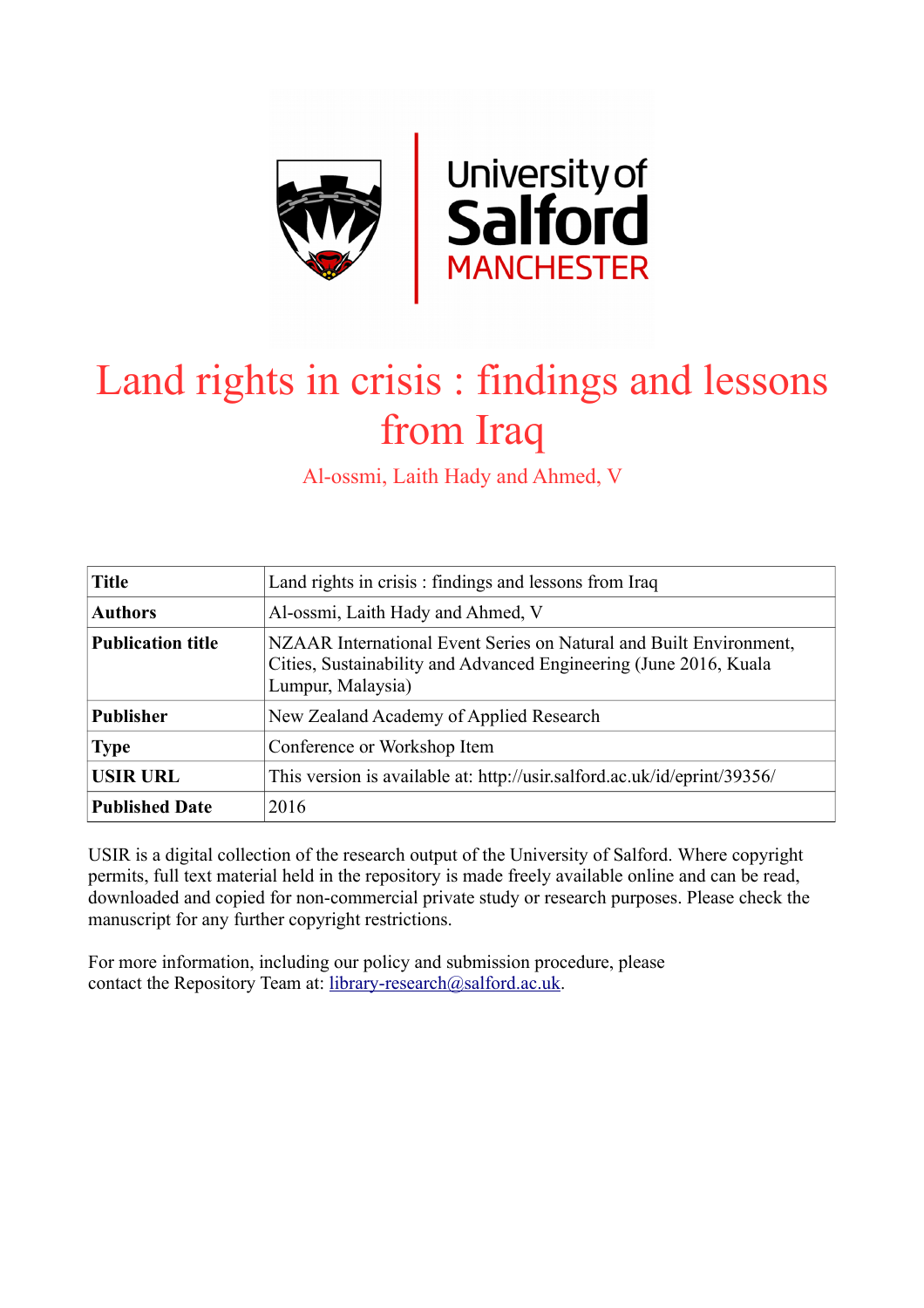

# **LAND RIGHTS IN CRISIS: FINDINGS AND LESSONS FROM IRAQ**

**Laith Hady Alossmi1,2 & Vian Ahmed<sup>2</sup>**

*<sup>1</sup>College of Engineering, Thi-Qar University,Iraq 2 School of the Built environment, Salford university, Manchester,UK.*  [laithhady@ymail.com](mailto:laithhady@ymail.com)

*Conference Proceedings Homepage: www.nzaar.com*

#### **Abstract**

*The land administration is considered a key element for achieving economic growth and has a direct impact with respect to land tenure and end-user's rights on the overall development of a society. This Paper was carried out in Iraq, and was motivated considerably by the current insecurity situation; it represents an attempt to evaluate the essential features of the land administration in relation to the end-user's rights. Its objective is to understand the changing aspects of Land concetions ,user's rights, key elements and their restrictions in history and recent Iraqi. This paper focused on the Iraqi rural and urban reforms implemented over previous periods, including the granting of title to land, legislation on joint titling, and other changes in the Iraqi land law; and exploreing what was happening as a result of the emergence of an unstable and the insecurity situations in Iraq following the fall of regime in 2003. From the extensive literature review in the Iraqi case study, the main outlines of the land administration and legal framework were presented, and the paper ended with a summary of the key factors and useful assessing to help the Iraqi land authorities in urban and rural development..*

**Keywords:** *Land rights, End-user's rights, Iraqi land, Land administrations*

#### **1. Introduction**

Located in the Middle East between the Euphrates and Tigris Rivers, Iraq became the centre of the ancient empires as the Mesopotamia land. As an Islamic country, Iraqi Land Tenure Administration (LTA) is ruled and managed according to a set of permit forms controlled by the specific religious authorities.

 Therefore,a comprehensive reviewing of the theoretical aspects of the LTA in Iraq is needed; historically the Islamic rules of ownership and inheritance continue to regulate a large part of the land tenure system within the region. The Iraqi current land tenure systems are increasingly fighting an important issue as the urbanisation and number of users grows and age-old problems in relation to the Iraqi traditional conceptions in order to develop an effective LTA. However, the

Iraqi independent country was under the Ottoman Empire boarded upon modern reforms under the influence of the Nationalism and Socialism ideologies after the independence.Administratively, land tenure systems in Iraq have codified by the Ottoman administration within a set of regulations that were derived essentially from the Islamic Shari'a (law of Islam) of ownership and inheritance as tenure religious aspects, and there also exist customary and tribal conceptions/ guidelines accepted by the majority of the Iraqi land users. Throughout the country, Iraq is facing an overwhelming amount of conflicted situation and lack of administrative roles in land and property policies. Providing secure, safe, and affordable tenure is a top Problem for the Iraqi land authorities. Due to the tension and lack of personal security in Iraq, this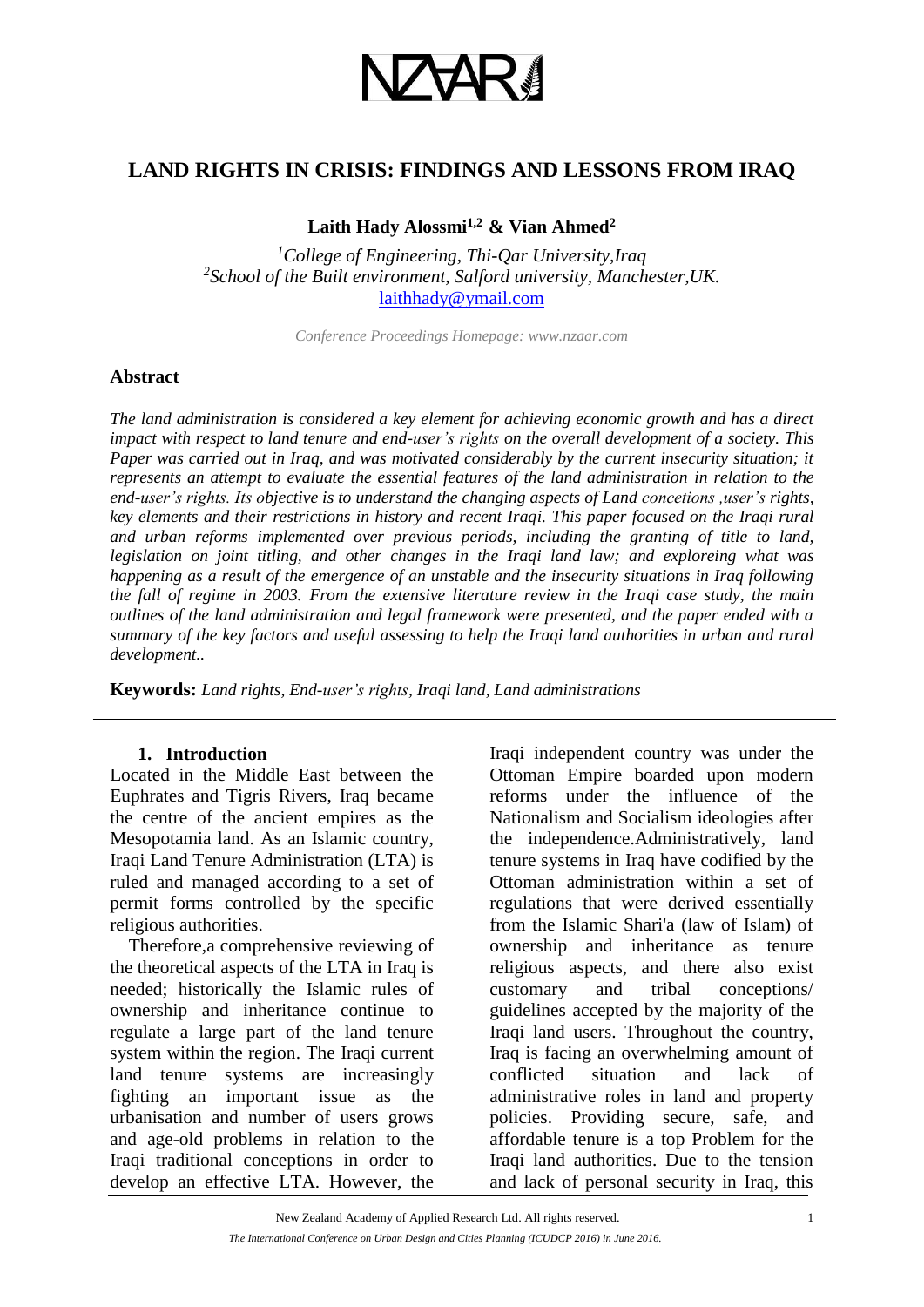problem is increased sharply within the national crisis. The most recent sectarian violence and ethnic tension in the Iraqi post-war state have resulted in a large insecurity situation with increased unstable establishments. The succeeding conflict has deepened conditions within the nation and further increased state supervision. It is clear that the rapid rate at which Iraq's Land tenure Crisis is being established exceeds the rate in which Iraq's Land Authorities (ILAs) are forming their policies and monitoring them in the ground. At these changes, land use, planning, and zoning policies had all been centrally and tightly controlled by the government. Today, after more than one decade, there is continued political and religious tension, unstable political governance with rooted bureaucratic corruption, semi-civil war and constant terrorist attacks. Moreover, the Iraqi refugee crisis still presents a national humanity problem. During these periods, Iraq faced a housing shortage that required the utilization of a high percentage of land, provision of housing units, development of utility networks and urban services, and access to employment. Unfortunately, these conflicts left the country isolated from the international community and financially and socially exhausted; due to these unstable conditions the Iraqi's future is unknown.

# **2. Literature Review**

 The concept and practices of the 'land tenure' are varied elements. As a result of specific historical, political, cultural and religious influences, the tenure term has been varying widely between countries and even cities. In general, there is a common diversity of the land tenure existing theoretical explanation, applications and systems worldwide, and not surprisingly, the local influences can be distinguished. [1] (p87) defined the land tenure as an individual right and responsibility with respect to the land "…the way in which the

rights, restrictions and responsibilities that people have with respect to land are held". While [2] and then [3] have emphasized it as an integral element that deals with economic, political, social and even environmental issues. Other definitions adopting the same perspective include those of [4] (p12), that observed the term "*land tenure*" to convey the multiple legislation elements involved in the rules regulating access to land and its use and management by different groups and individuals. Therefore, in a brief word; the term of the land tenure can be defined as the various relationships that land users' right establish in order to access and manage land. In this context, the [4] (p5) also defines this relationship as "*the way land is held or owned by individuals and groups, or the set of relationships legally or customarily defined amongst people with respect to land*". It has suggested that 'Tenure' is a matter of awareness; it can be held under various forms in order to secure the users' rights [1]; [5]. Also, a useful summary of the land tenure is provided by [6] that observed that it as an issue of varying elements created to manage land right within the registry titles within the institutional authorities. In practical terms, land tenure is the relationship, whether legally or customarily defined, among people as individuals or groups, with respect to land [5]. According to [6] Formal tenure systems can be identified within national institutions. Consequently, this formal system can work as a protection to tenure rights against the multiple ownership claims regarding the land, and thus the official agreement forms should be approved between the community and the person receiving the rights. The land tenure is variable and linked with urban land crises. [6] (pp:279– 290), for example, stated; "*the secure land tenure also recognizes one's legal residency status in urban areas and it is a key characteristic of slum. Slum dwellers don't have legal title to the land and thus are usually marginalized and ignored by*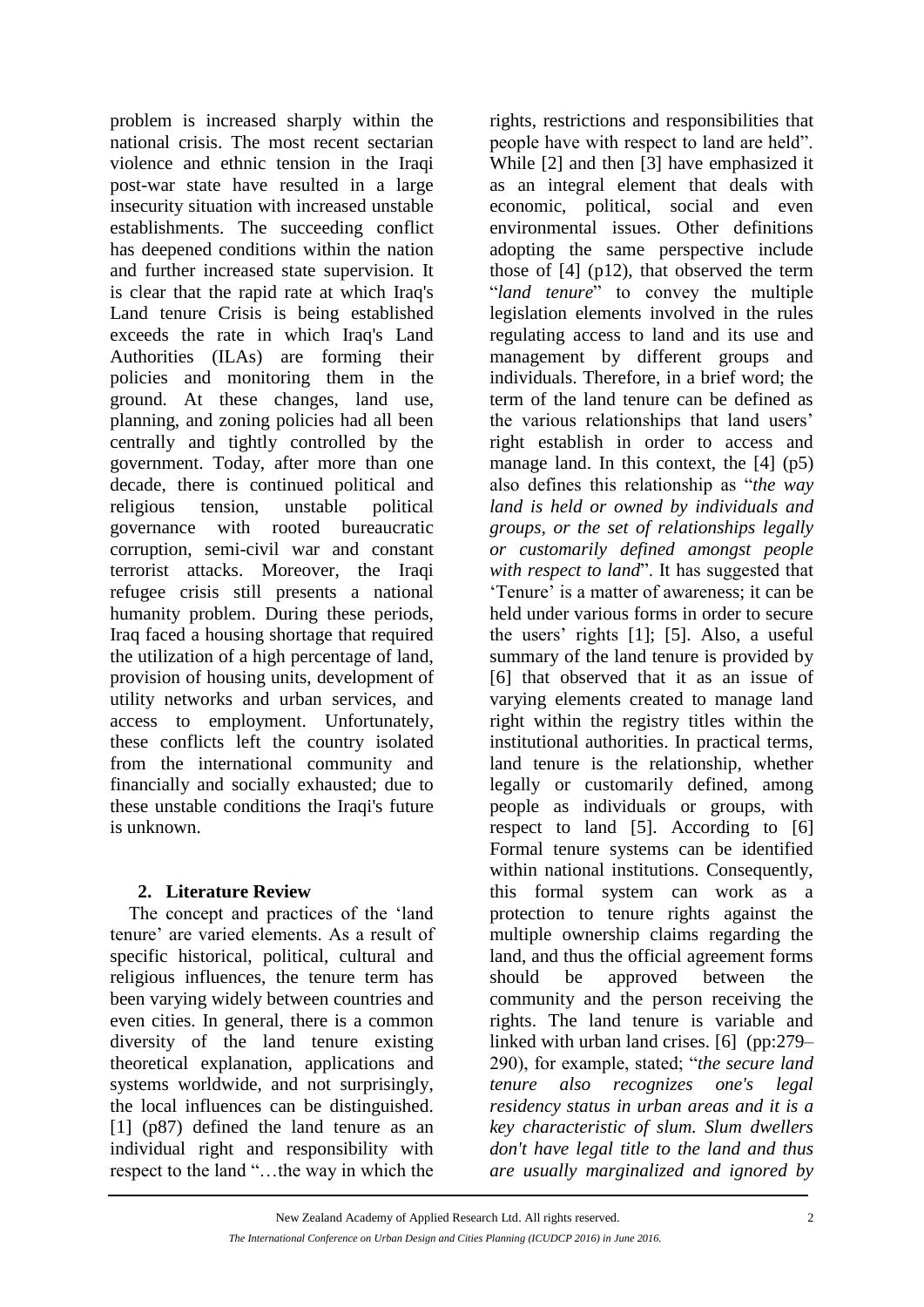*the local governments*.", and thus, as protection against arbitrary forced eviction. According to previous definitions; [6]  $&[7]$ captured this picture and emphasis that the irregular/informal tenure system is the form of tenure in which occupants of land /homes have no formal right to do so, in which planning was unauthorized, in which there was no official consent to build, or some combination of all of these issues. In other words, the tenure as the individuals and group rights is protected by the state institution policy against the multiple claims from others. More specifically, though it is a site of struggle ideologies, it is well known that the some religious form of property rights framework conceives of its religious view as a sacred trust to the land tenure with adequate promotion of individual ownership. For example, [7] (p6) emphasised that "*it argues that an engagement with Islamic dimensions of land may potentially support land rights initiatives in Muslim societies and has implications for programmes relating to land administration, land registration, urban planning and environmental sustainability*". That was echoed also by [8] and [9] that the Tenure under the religious arrangements can be realized in various ways and forms of collective ownership. For instance, the Islamic land arrangements showed wide ranges of land classifications , it reflects of Islamic flexibility guardianship in this framework arrangements such as '*Molk*' (as a private full ownership), '*Miri*' (as state's lands), '*Waqf*':(as endowment lands),and '*Metruke*':(as Common lands), and '*Musha*' (as Communal land),and other forms of collective ownership that were based on the doctrine of custom of the Islamic, [8]; [9];[10]. Therefore, there is a brief that land tenure should be presented as a set of legal relationships that enable the land users, as individuals or groups, to use and benefit from the land resources with respect to land regulations, and that in such a context, there is the promise of

achieving this human beneficial right officially under defined rules and managements with which the end users' rights are saved.

#### **2.1 Iraq's land tenure crisis**

 It has seen that the land authorities were struggling in addressing LTA needs for effective managing and monitoring the end-users' rights. The Iraqi situation is not different, as it is a Muslim majority population and a Middle Eastern country, and effective administration of land tenure are not fully grasped. A brief outline of Iraq's legal roots of land tenure is required for any complete discussion of LTA. It was determined in chapter 3 that the LTA to be effective, Key institutional & regulatory framework must operate suitable role in meeting the LTA effectively, evaluation of the Success indicators, comprehensible factors affecting the Success, and bring end-user's satisfaction. These basic criteria will be used as cornerstone to attempt to assess the Iraqi recent situations and to evaluate the Iraqi level of development in the LTA aspects.

 Throughout the country, Iraq is facing an overwhelming amount of conflicted situation and lack of administrative roles in land and property policies. Due to an administrative corruption and consecutive wars, over 3 million Iraqis are currently displaced and over 110,000 displaced families and 700,000 displaced people in Baghdad alone [12].Meanwhile, rural families have migrated in large numbers to the urban areas for working or due to the security crisis. According to [13]; the migration within and into the Al-Nassiriya city alone, which has a population of 2 million, has furthered the crisis.

 The Insufficient housing is a problem throughout Iraq, presently, there is a shortfall of up to three million dwellings in Iraq, Due to compounded previous wars, The Iraq's Land tenure Crisis was further exacerbated by the American coalition's war on Iraq in 2003[14]. With the fall of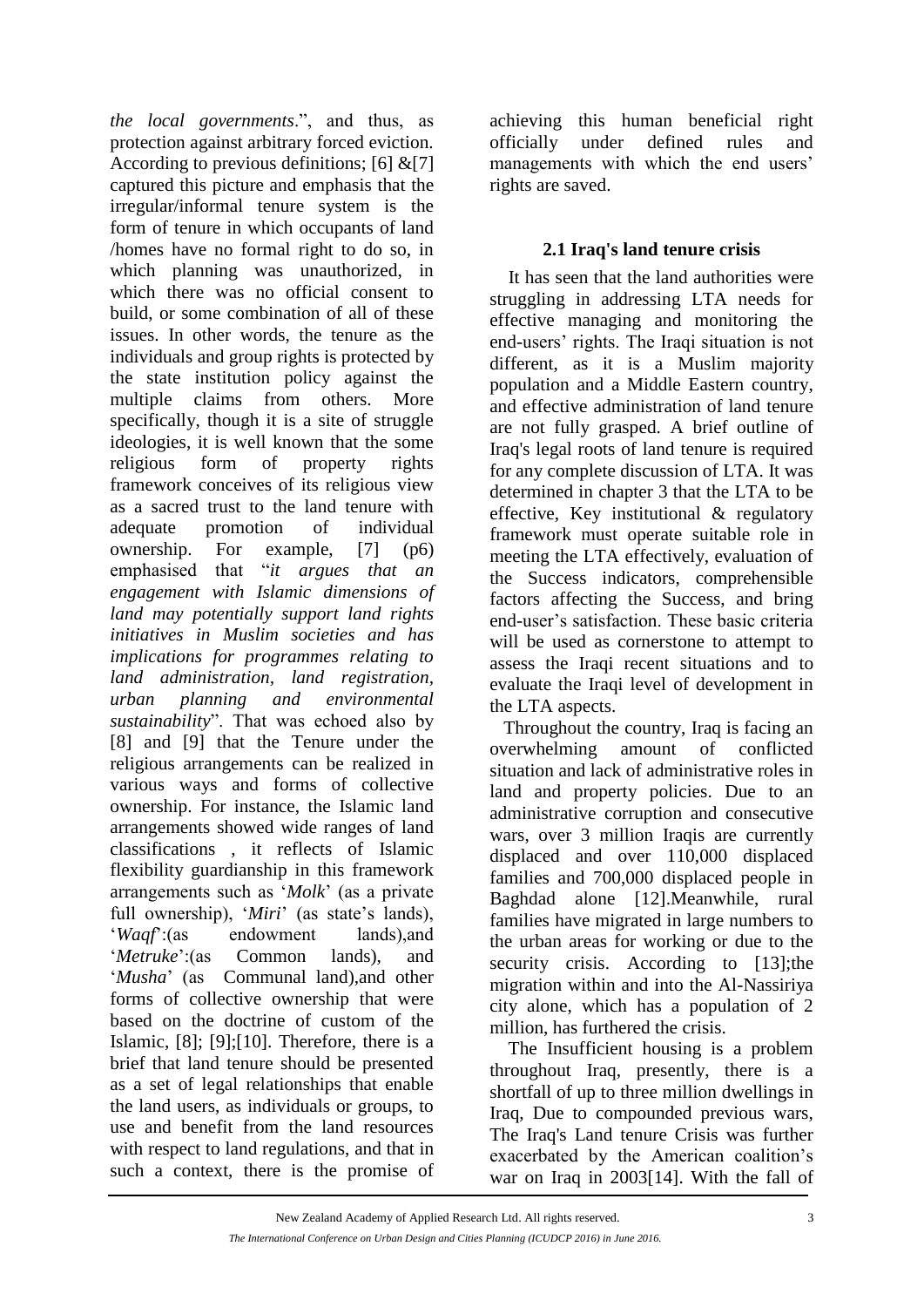the Baath's regime, due to the poor political legacy of the previous regime, there had been a large proliferation of conflicted administrations with increased violence and displacement waves throughout Iraq. In general, the Iraq's Land tenure Crisis has been influenced since the start of the 2003 conflict.

 This situation can be especially characterized by the 2003 war, the subsequent internal conflict that followed, and general urban migrations. Due to these three triggers, millions of Iraqi had been forced to leave their possessions and to migrate internally or to the refugee camps in the neighboured countries, or in most events into illegally inhabiting public government lands. Meanwhile, due to declined livelihoods situations, large fluxes of people from the countryside and rural areas were migrated to the urban areas in hopes of better incomes.

 On a larger scale, according to [10]; [11], Iraq is currently three million units deficient of the current housing demand. Furthermore, report daily problems with sewage, and 24% of Iraqi households are not connected to a sewerage system at all, and thirty-four percent of Iraqi households have raw sewage in the Iraqi streets and around their houses due to the sporadic waste collection [15]. The State of Iraqi Cities Report (2006/2007,p177) found that 79% of Iraqi households have access to treated water supply, half of all urban households in Iraq experience problems with water at least once a week [14]. Moreover, Electricity supplying is also cited as a large problem in all Iraqi cities, as the public electricity supply is usually only for an intermittent amount of hours per day, particularly during the extremely hot summer when electrical systems are overloaded with high energy consumption.

With eroded trust in the Iraqi authorities, the ILAs claim that they have written strategy to address the land tenure crisis in Iraq. The Iraqi Ministry of Planning, and the Ministry of Housing and Constructure, for example, have even

offered free plots of lands in their national strategies [12]. However, these strategies have not implemented large-scale solutions to address the recent crisis yet. This is likely a result of security concerns, which is a primary priority for the Iraqi authorities of land policies in general. In practice, the general influence has resulted from a series of disastrous wars. In addition, a long period of a highly centralized system of governance, that has further exacerbated the decline. All that have contributed to the deterioration of Iraq's Housing and Constructure stock a lack of maintenance and infrastructure.

 Recently, after the ISIS's terrorist attacks between 2014 and 2016, Iraq's Land Authorities (ILAs) are in a more challenging position now than they ever have been in responding to issues of displacements and Migration and to their administrative roles.

 Also, the Iraq's government has only met 15% of its social housing needs and also there is a substantial unmet demand for housing [14]. Recently, the chaos of looting and destruction of public records has also increased [15].

 Following the regime changes in Iraq, Iraq's government turned from the feudal to the socialistic and then to nationalistic policies [16]; [17] [18]. At these changes, land use, planning, and zoning policies had all been centrally and tightly controlled by the government. During these periods, Iraq faced a housing shortage that required the utilization of a high percentage of land, provision of housing units, development of utility networks and urban services, and access to employment [19]. The contentious Violence, insecurity, and chaos grabbing complex problems, and the deficiency of awareness about peoples' rights and misunderstanding about how / what legal documentations that they should have, it can lead to grave consequences such as the forced eviction. Insufficient land/ housing law, management, informal squatters, livelihoods deprivation, and inadequate system are all consequences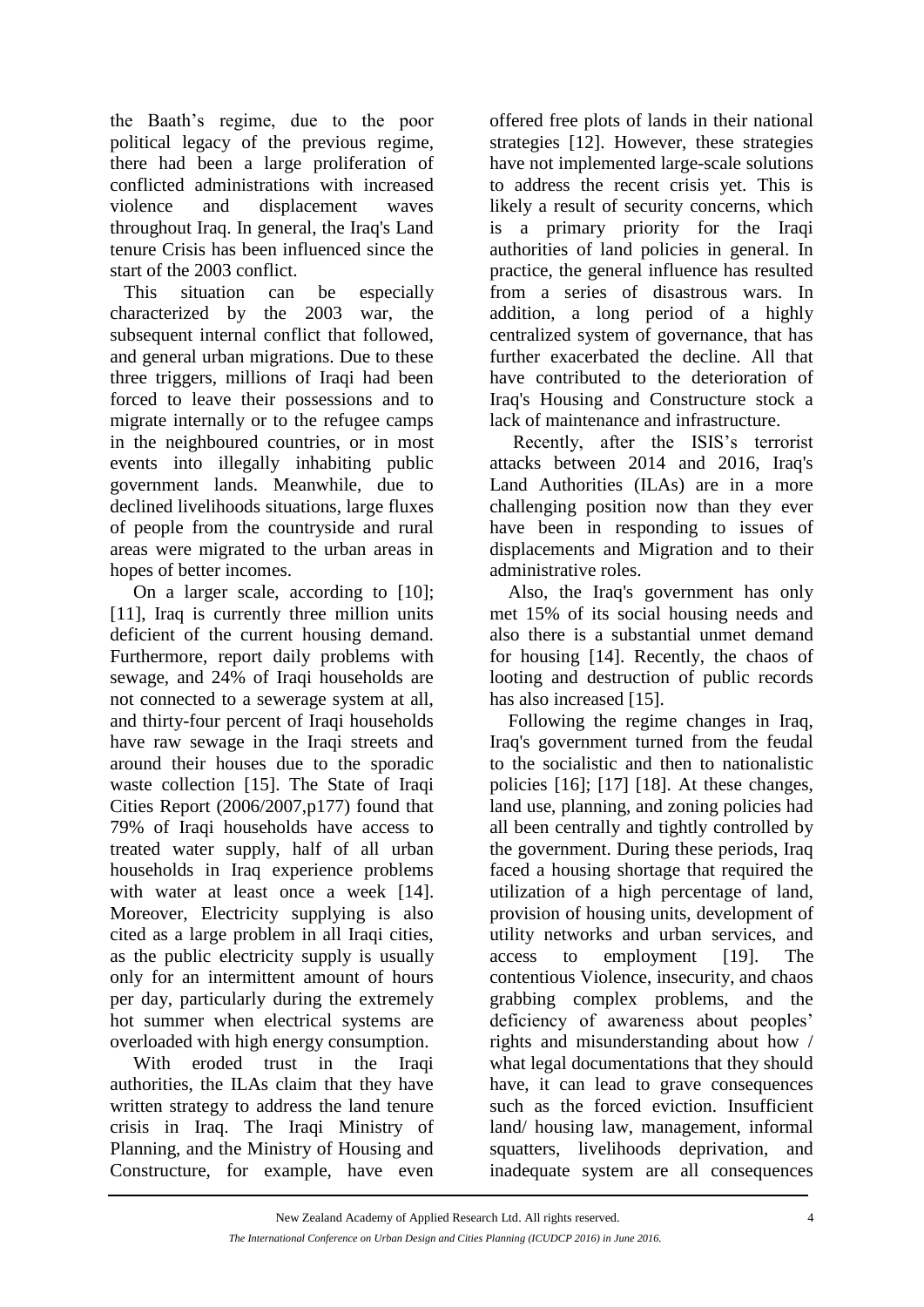related to the weakness of legal and ineffective institutional frameworks, the weak and slow implementation of land policies, legal regulations, and law enforcement have contributed immensely to unfair rights and actual tenure insecurity in Iraq

## **3. Research Methods**

The research method section covers elaborations about the background reviewing to the Iraqi case- geographical, historical, political, social, religious, and population, and discuss the Iraqi's key institutional & regulatory framework, and introducing the administrative authorities of land and giving a brief details of its hierarchy and responsibilities in this respect. Accordingly, this paper explores the historical development the LTA in Iraqi within four different periods of time starting from the ottoman period to the present time by focusing on the main phases and changes during the implementation of the Iraqi national development. The discussion progresses to deal with the Iraqi current crisis in order to assess the role of Iraqi Land Authorities (ILAs) focusing on their efficiency under the influence of the recent situations.

# **4. Discussion and Conclusion**

The discussion and conclusion section draws attention to the key findings of the study, interpreted recommendations and ultimate concluding remarks as well as the knowledge contribution of LTA in Iraq. Findings reviewed in this paper that evaluation of lands key elements and constraints in Iraq could indeed be a valuable community factors:

•The Iraqi land tenure is controlled by dual system formed from Islamic religious and local society/tribal forms, and the modern system of state that are broadening what is accepted as proof for land claims.

•All forms of tenure: public, private, communal, indigenous, and customary are Governed by customary laws and divided into types of private and collective purposes in accordance of land end-users rights.

•The Constitution Law on managing land affairs authorized the state to govern and protect directly the public and private right in accordance with the law.

•In Iraq, administrative failure to develop accepted principles governing refugee's problems rights has folded the problem. This tendency is aggravated by land scarcity, the State's weak capacity, land restructuring programmes, and fast growth of urbanization;

•Wars and post-war spheres folded Refugees crisis and led to increased tenure insecurity for widows and orphans, who suffer more incidences of property grabbing'

•As long as the conflict in the persists, it is not likely that the government will address tenure issues; the complex land transactions and monitoring of formal land registration are influenced.

•In most cases, there were avoidances of a set of multiple unresolved interests over the land rights, including rights of women, and with indigenous and minority rights;

•Communities are influenced by the traditional system, rigid and old laws and regulations, and the complexity of property bureaucratic procedures;

•The inequity view of local conceptions in regarding the women and vulnerable groups is still triggering the discrimination rights.

•Insecurity of tenure can potentially hinder the successful engagement of land tenure and property rights in LTA implementation.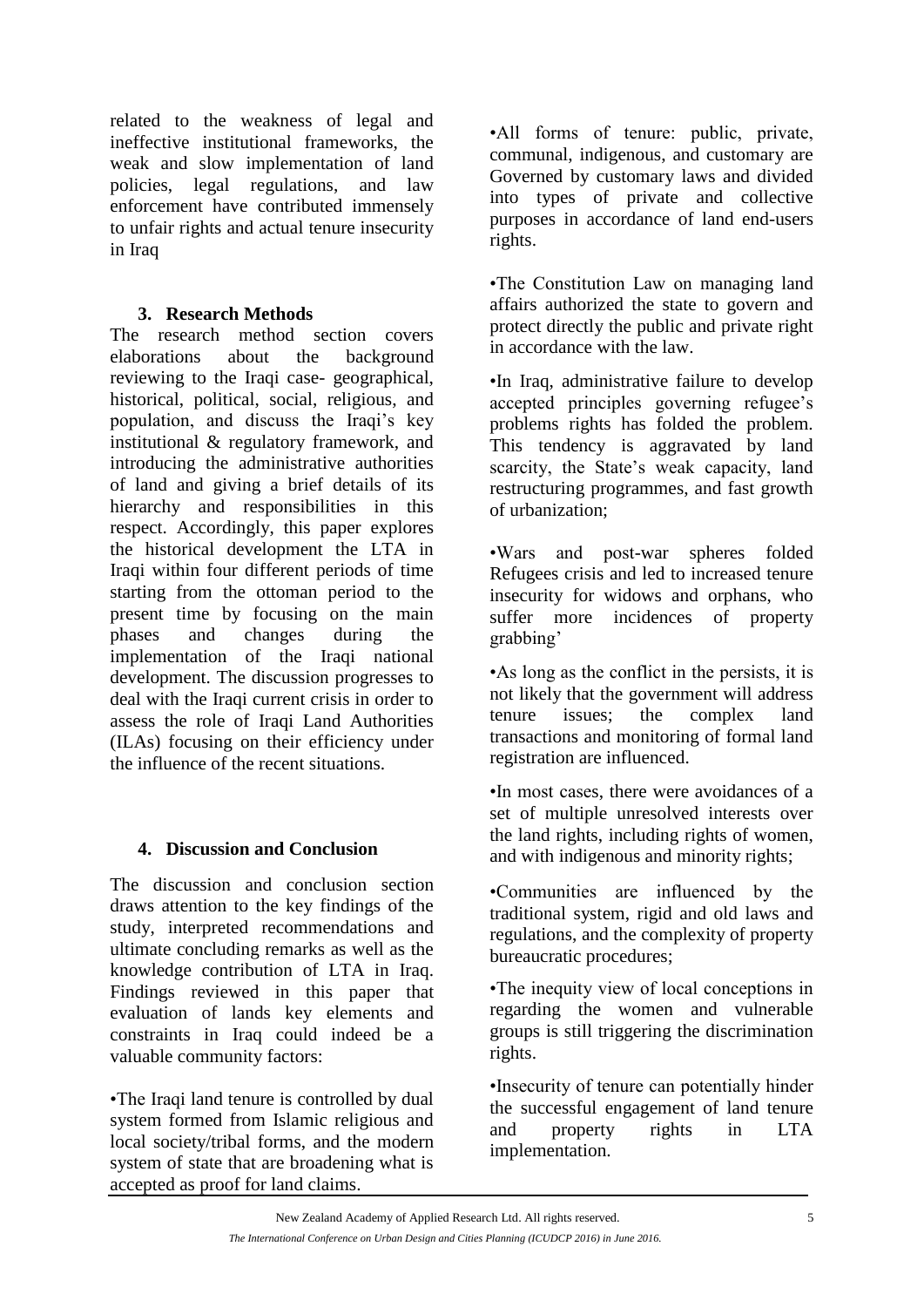As a result of weakness of governments, most people in the rural or semi-nomadic areas transfer land by oral agreements as informal deeds.

•One of the greatest needs is awareness raising about how the land administration system functions, most people in the rural or semi-nomadic areas often do not know their rights and registration procedures.

•It should be acknowledged that Islamic land laws (*Shari'a*) have a vital, dynamic existing with active, systematic evolution in a deep background in Islamic ownership's concepts.

•The Iraqi triangular relationship between Land, People and Policies impacts on users' rights are often severe when they occur on a societal scale or when not prepared for. This triangular relationship, therefore, is viewed as a complex set of community factors that governs end-users and their rights in land/property ownership in Iraq.

 Therefore, these local lessons will help to underpin the exploration of the role of land authoreties in achieving the LTA in Iraqi case.

#### 4.1 *Inquired actions*:

• Obtaining ownership has to be simply through Land institutions procedures within documented forms.

• Concerning on the quality and efficiency in land administration and strong employability skills in this system.

• Diversity of pathways which are available in Islamic rules that have developed a wide range of regulations in relation to ownership and inheritance rights.

•Linking between the Islamic heritage experiences of land rules and the international experience included adequate quality corporative forms.

• Changes to law and custom have strengthened women's claim to the right,

therefore to ensure women tenure security, it is important that they obtain titles in their own names.

• Developing the local data registration systems and providing high technical systems regarding the land tenure and users' rights.

•Registrars at land registries should be progressed and trained on modern approaches, and registration procedures should be specifically designed to enable fast and effective process.

•Specific strategies and mechanisms may therefore be needed to support the land inheritance rights of women/widows, including financial support, legislative reviews and land registration procedures.

• Refugees crisis is still influence on national systems; dispute resolution/mediation mechanisms can play a vital role in protecting displaced people rights.

#### **Acknowledgment**

 Grateful acknowledgment is made to the following sources for helping to produce material in this paper: my supervisor Professor Vian Ahmed for here supportive time and academic help and also, thanks go to Dr. Haider Alossmi for providing language help and helping with proof reading the article. Also, thanks go to Iraqi Urban Executive Councils, and the Al-Nassiriya city's District Council for giving their support time and precious data.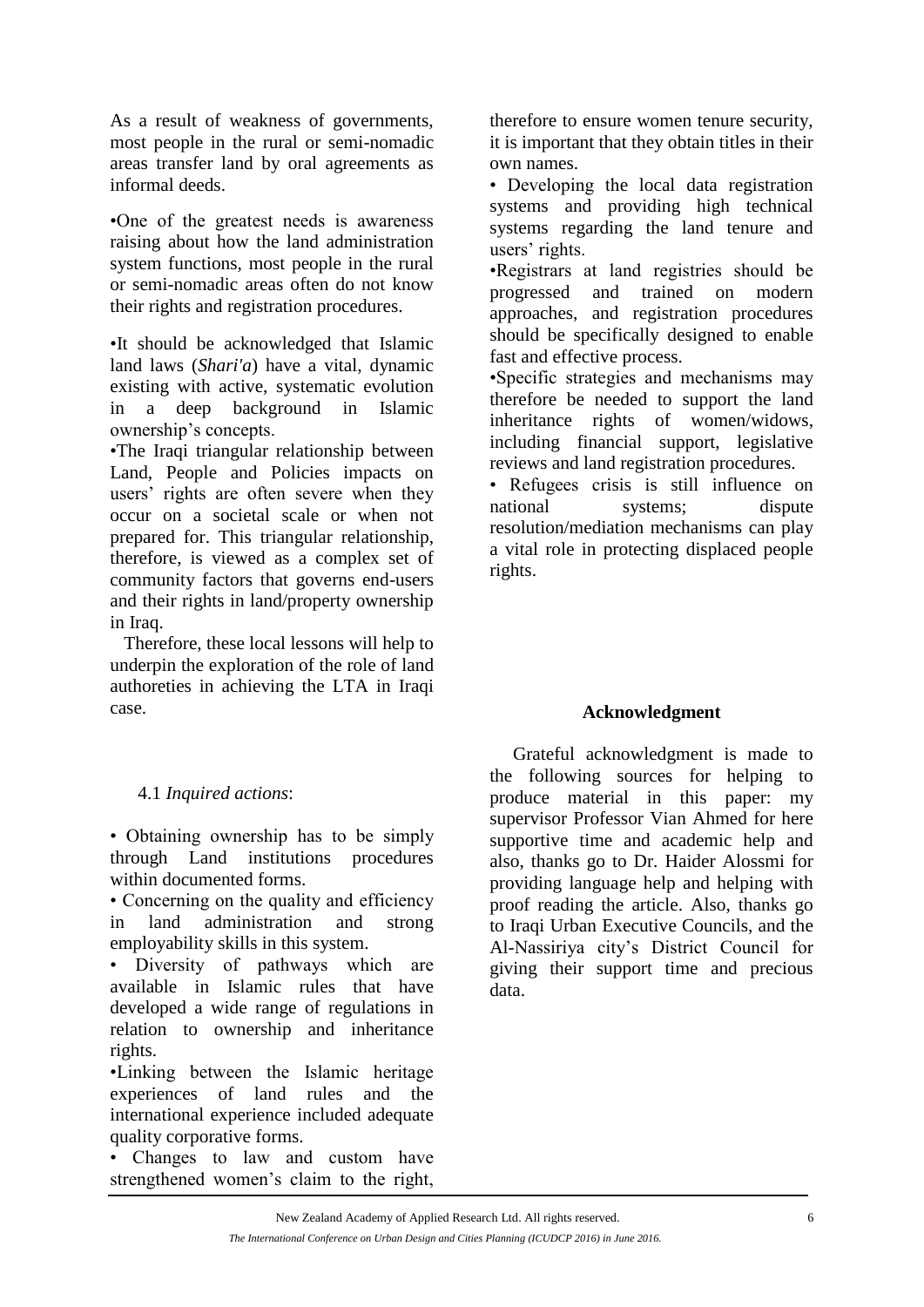### **5. References**

[1] Payne, G., and Durand-Lasserve, A. (2012), *Holding On: Security of Tenure - Types, Policies, Practices and Challenges*. The Raquel Rolnik, Study on Security of Tenure, pp. 22-23.

[2] USAID (2005), *Land Registration and Property Rights in Iraq, Iraqi Local Governance Program*. RTI International / Research Triangle Park, NC 27709-2194, January. EDG-C-00-03-00010-00.

[3] United Nations Centre for Human Settlements (UN-HABITAT), Land Registration and Property Rights in Iraq, Iraqi Local Governance Program. RTI International / Research Triangle Park, NC 27709-2194, January 2005. EDG-C-00-03- 00010-00.

[4] UN-Habitat (2003), *Handbook on best practices, security of tenure and access to land, implementation of the habitat agenda*. *Land and Tenure Section, Shelter Branch Shelter and Sustainable Human Settlement Development Division*, Nairobi,. HS/588/99E, ISBN 92-1-131446-1.

[5] Abdul Rauf, F., (2015 eds). *Defining Islamic Statehood: Measuring and Indexing Contemporary Muslim States*. Palgrave Macmillan,; ISBN1137446838, 9781137446831.

[6] Rakodi, C., & Leduka, C.(2004), *Informal Land Delivery Processes and Access to Land for the Poor*: A Comparative Study of Six African Cities. Birmingham, University of Birmingham, Policy Brief,p6.

[7] Michael, H., and Nika, K. (2004), *Attaining Social Order in Iraq*. paper presented at the Conference on Order, Conflict and Violence at Yale University, New Haven, Connecticut,April 30- May 1st.

[7] Roberto, T. El-Hakim, A., Aden-Aw H., Boubaker, S., Hatem and Fadil, R. (2012), *Agricultural Policies and*  *Institutions in Iraq- A Historical Perspective.* The International Centre for Agricultural Research (ICARDA), AusAID and the Italian Government, Iraq Salinity Project Technical Report 9,.

[8] UN-Habitat (2013) *Security of Tenure Best Practices*. United Nations Centre for Human Settlements , p8.

[9] Majid, K. ,Socialist Iraq: A Study in Iraqi Politics Since 1968. The Middle East Institute, Washington, DC,1978, page 117.

[10] World Resources Institute in collaboration with United Nations Development Programme, United Nations Environment Programme and World Bank (2005). *The wealth of the poor – Managing ecosystems to fight poverty*. Washington, DC: WRI.p23.

[11] Infoplease, Iraq (2015). Available from:

http://www.infoplease.com/country/iraq.html?pageno=2

[12] Iraqi Ministry of Housing&Construction, Iraq(2016).Iraqi lands reforms .

http://imariskan.gov.iq/index.php?q=node/4

[13] Batatu, H.(2004), *The Old Social Classes and the Revolutionary Movements of Iraq: A Study of Iraq's Old Landed and Commercial Classes and of its Communists, Ba'thists and Free Officers*. Saqi Books, NJ: Princeton University Press,. ISBN978-0-86356-520-5.

[14] Al Rashid,Y.(2005), *The Role of the Baathist State in the Land Reforms and Co-operative Development in Iraq's Agriculture 1958-1970. Lessons for those attempting political and economic reform in the emerging Iraq*. International Journal of Co-operative Management, IJCM Vol. 2 No 1August, pp9-20.

[15] Yitzhak, N. (1994), the Conversion of Iraq's Tribes to Shiism. International Journal of Middle East Studies, Vol. 26, No. 3. Aug., , pp. 443-463.

[16] Sleglet, F. and Peter, S. (1983), *Changes in Land-Ownership and Social*